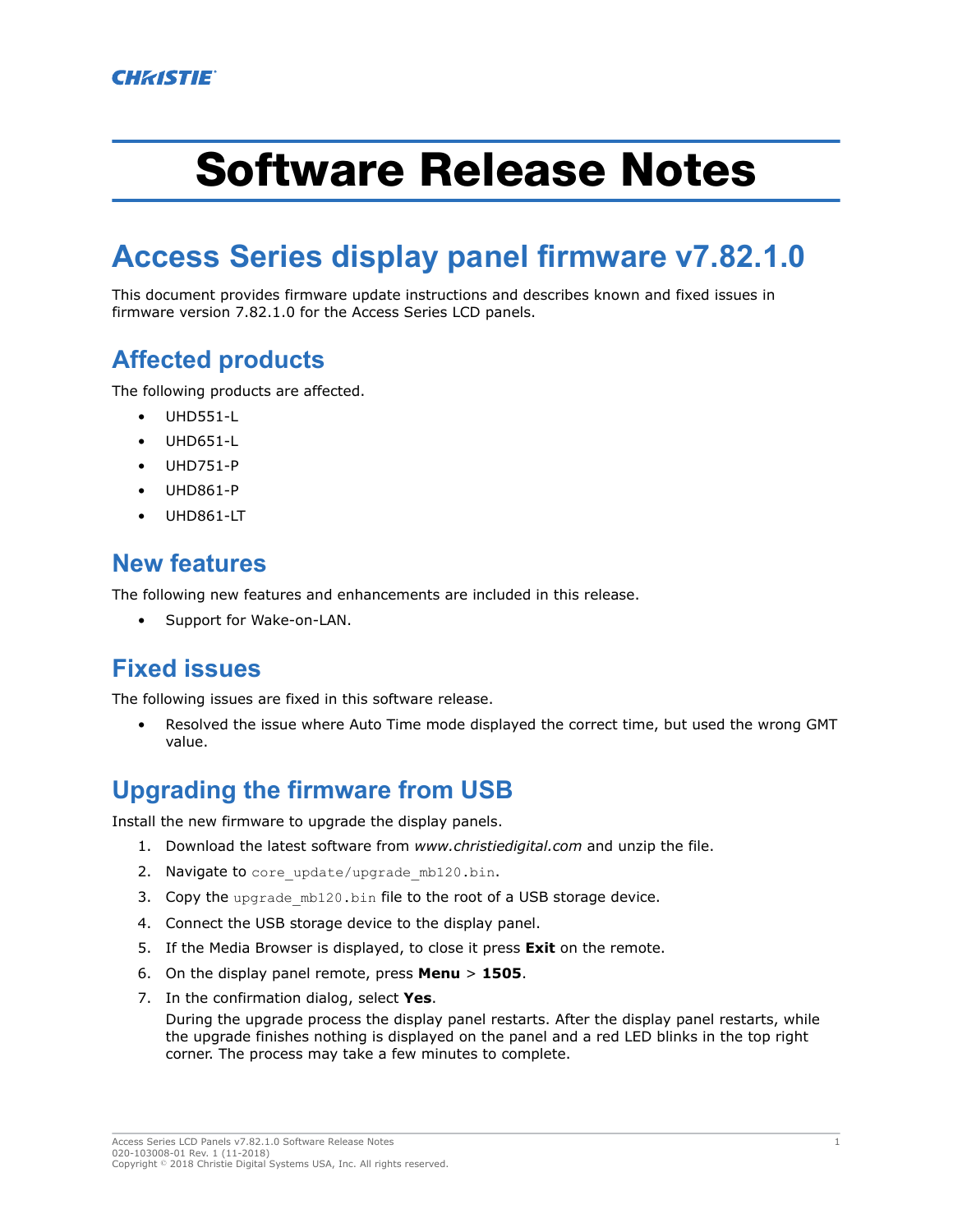#### **Updating the VGA settings**

Correct an issue where there was noise on VGA connections.

- 1. Download the latest software from *[www.christiedigital.com](http://www.christiedigital.com)* and unzip the file.
- 2. On the USB storage device, create a folder called **PQ**.
- 3. Copy the G6F Main.bin and G6F Main Text.bin files to the PQ folder.
- 4. Connect the USB storage device to the display panel.
- 5. If the Media Browser is displayed, to close it press **Exit** on the remote.
- 6. On the display panel remote, press **Menu** > **4725**.
- 7. In the confirmation dialog, select **Yes**.

During the upgrade process the display panel restarts. After the display panel restarts, while the upgrade finishes nothing is displayed on the panel and a red LED blinks in the top right corner. The process may take a few minutes to complete.

### **Updating the profile**

Apply settings to the display panel.

- 1. Download the latest software from *[www.christiedigital.com](http://www.christiedigital.com)* and unzip the file.
- 2. On the USB storage device, at the root create a folder called **Profile**.
- 3. Copy the MB120 swprofile.bin file to the Profile folder.
- 4. Connect the USB storage device to the display panel USB-1 port.
- 5. If the Media Browser is displayed, to close it press **Exit** on the remote.
- 6. On the display panel remote, press **Menu** > **4725**.
- 7. Select **USB operations** and on the remote press **OK**.
- 8. In the confirmation dialog, select **Yes**.

During the upgrade process the display panel restarts. After the display panel restarts, while the upgrade finishes nothing is displayed on the panel and a red LED blinks in the top right corner. The process may take a few minutes to complete.

#### **Product documentation**

For installation, setup, and user information, see the product documentation available on the Christie website. Read all instructions before using or servicing this product.

- 1. Access the documentation from the Christie website:
	- Go to this URL:*<http://bit.ly/2iUdjFs>*.
	- Scan the QR code using a QR code reader app on a smartphone or tablet.



2. On the product page, select the model and switch to the **Downloads** tab.